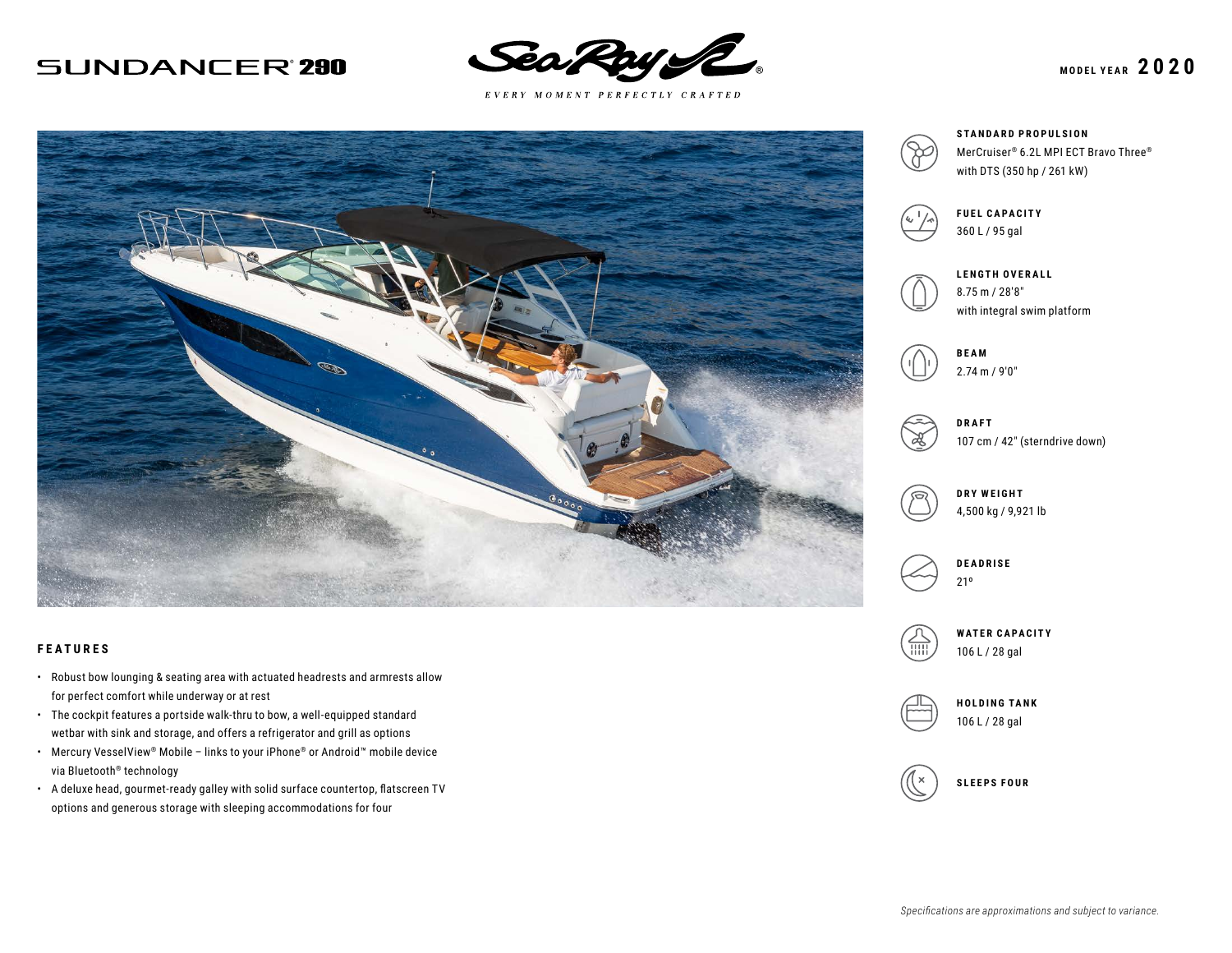# **SUNDANCER'290**

### **STANDARD FEATURES**

- MerCruiser® 6.2L MPI ECT Bravo Three® with DTS (350 hp / 261 kW)
- Anchor Storage Hatch on bow
- Bathroom with vanity, Shower, Electrical toilet and Macerator
- Bimini Top with Boot & Vertical Storage
- Cabin Galley with Sink, Single Burner Cooker & Refrigerator 12V
- CE Fire Suppression System automatic with manual pull
- Dual Battery Switch & Shore Power with Battery Charger
- Fold-down Transom Seat with Storage
- Folding Cockpit Table Teak
- Luxury Wallnut wood finish inside the cabin with Shoji doors and solid wood frames
- Mercury VesselView® Mobile
- Shower Transom
- Stereo, Fusion® AM/FM with Bluetooth® & Wi-Fi Audio Streaming, 4 Weatherproof Speakers
- Swim Platform, Stainless Steel Swim Ladder
- Trim tabs, Electric
- Windshield Wiper Starboard

# **OPTIONS & ACCESSORIES**

#### **OPTIONAL PROPULSION**

- MerCruiser 8.2L MAG ECT Bravo Three with DTS (380 hp / 283 kW)
- Mercury® Diesel TDI 4.2L Bravo Three XR (370 hp / 276 kW)
	- *Non ECT engines available outside EU*

#### **INDIVIDUAL OPTIONS**

- Air Compressor for Water Toys
- Air Conditioning / Heating 220v/50 (Cabin Only)
- Boot Stripe Gelcoat
- Bottom Paint
- Bow Thruster
- Camper Canvas Package (for boat with arch or open)
- Carpet Liner, Snap-In
- Cockpit Cooker (Alcohol and/or Electric)
- Cockpit Cover with Canvas Storage Bag
- Docking Lights
- Dual Digital Dash with Merc Vesselview Link 9″
- Dynamic Running Surface
- Fender Clips
- Flagpole
- Generator Diesel 220v/50HZ
- Generator Gas 220v/50HZ
- Grill, Cockpit Built In 220V/50
- Infinity, Woven Cockpit Flooring
- Inverter 12V to 220V/50 Cycle
- LED Package in Cockpit Blue or White
- Manual Submersible Swim Platform
- Mercury Active Trim DTS
- Premier Stereo Combined Cabin & Cockpit
- Refrigerator (12 volt) in Cockpit
- SeaDek covering on Swim Platform (Gray or Brown)
- Stone Upholstery
- T.V. Flat Screen with DVD Mid-Stateroom  $-220v/50$
- T.V. Flat Screen with DVD Salon 220v/50
- Teak Flooring Bow, Cockpit & Swim Platform
- Teak On Swim Platform
- Under Water Lights, Through Hull
- V-Berth Table Support, Adjustable
- VHF Radio with Antenna for Simrad
- Windlass Electric with Chain & SST Anchor







**DECK / COCKPIT**

SeaRoyL